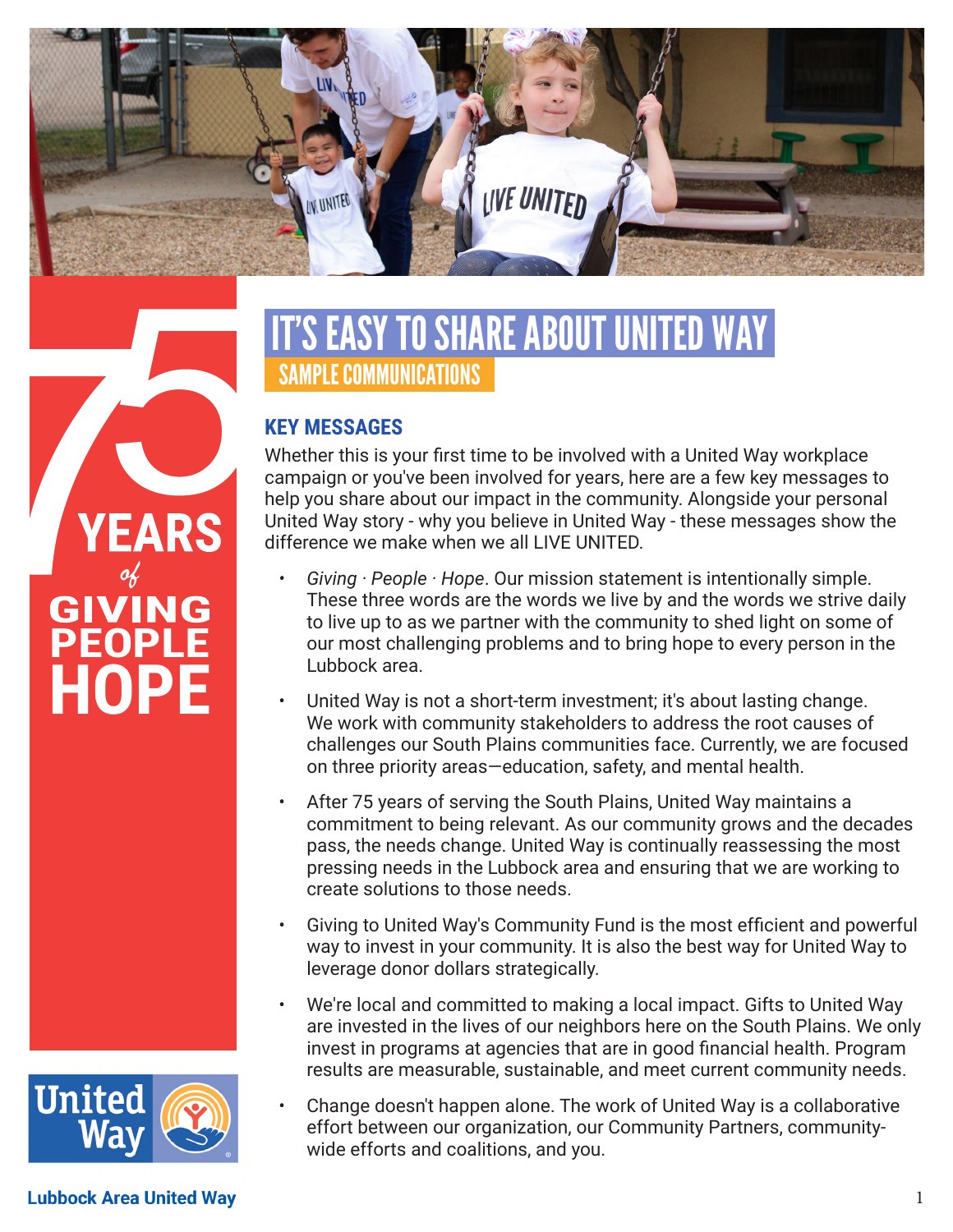

# SAMPLE COMMUNICATIO

### **CEO LETTER**

**[DATE]**

**[FIRST AND LAST NAME] [ORGANIZATION] [ADDRESS] [CITY, STATE ZIP]**

Dear **[SALUTATION]:**

Lubbock Area United Way fights for the health, education, and financial stability of every person in our local community.

Our community's problems are interrelated, and only by working together can we address the complex causes of poverty, school readiness, child abuse, and many other issues in a way that no single agency, donor, volunteer, or sector of the community can do alone.

United Way is celebrating its 75th Anniversary this year. It is an honor for our company to be involved with an agency with a long standing legacy of supporting the South Plains.

This is why we are asking you to consider making a gift this year to Lubbock Area United Way. When you do, you support programs that tackle critical community issues by addressing their root causes related to health, education, and financial stability. Your gift to the Community Fund helps United Way fund programs to the degree they require and address key issues in our community.

Together, we can join United Way in inspiring new stories every day. I encourage you to join me in supporting United Way's 2021 Annual Campaign.

Thank you for Living United.

Sincerely,

#### **[CEO Name]**



**Lubbock Area United Way**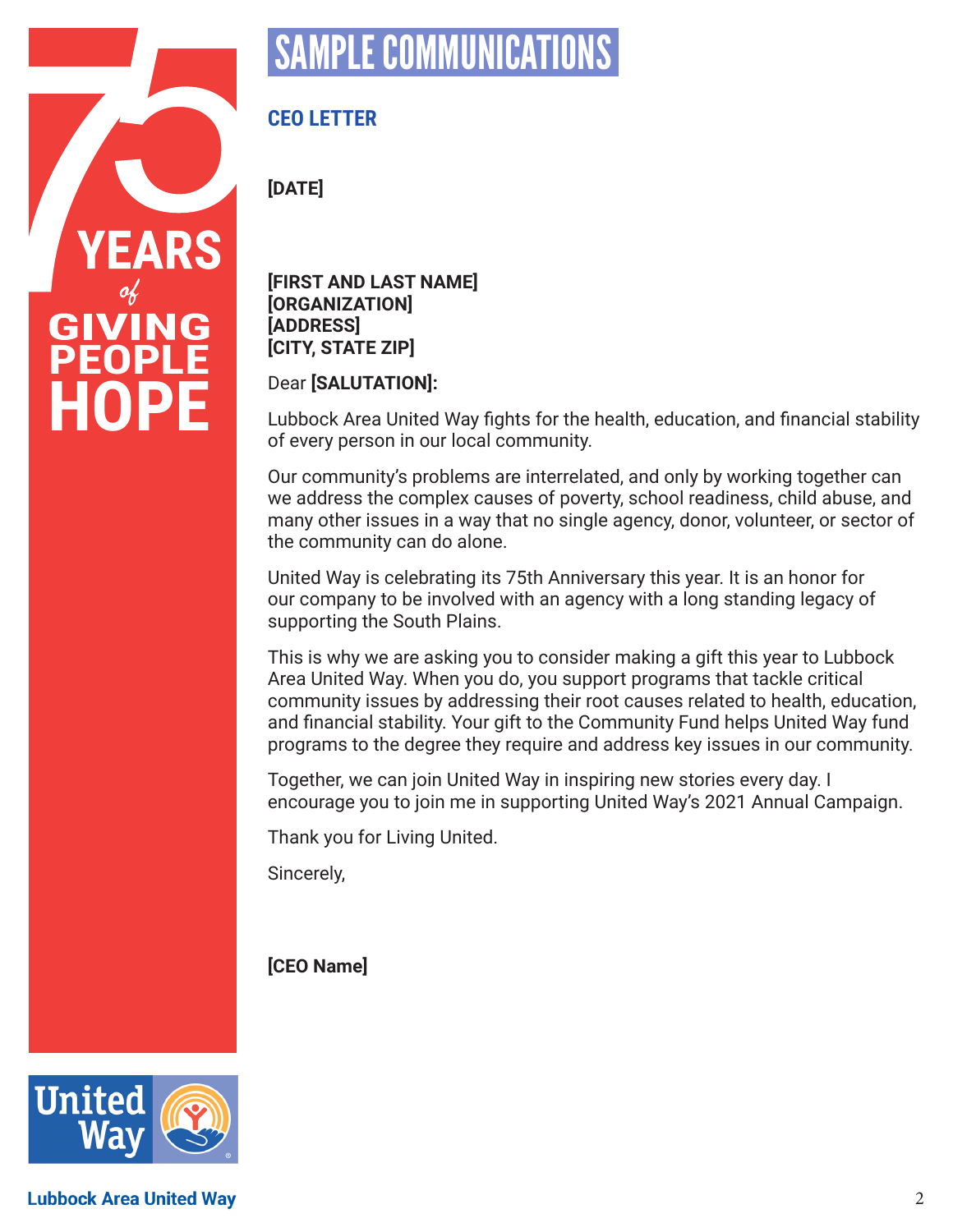

# SAMPLE COMMUNICATIONS EMAIL TEMPLATES

#### **CAMPAIGN PREVIEW EMAIL**

**Send time:** One week before workplace campaign launch **Sender:** Campaign Coordinator **Subject:** Inspiring new stories every day

#### **[NAME],**

What stories inspire you? Stories of lives transformed? Stories about community? Stories of hope?

Join us next week for our United Way Campaign Meeting where you'll learn about how United Way is inspiring new stories every day. We'll also share with you how you can get involved and support the South Plains.

#### **[DATE], [TIME] [LOCATION] [INCENTIVE TO COME, I.E. BREAKFAST PROVIDED]**

Whether you're interested in ending homelessness, making sure more youth succeed in school or ensuring that families are safe and provided for, United Way is your chance to be a part of the solution.

That's what this year's United Way workplace campaign is all about, and I hope you'll join your coworkers here at **[COMPANY NAME]** in making lifechanging moments happen right here in our community.

Watch this video to learn more about how we can all inspire new stories.

https://youtu.be/gMoCfW4kYm8

**[SIGNATURE]**

### **CAMPAIGN KICKOFF EMAIL**

**Send time:** Campaign Kickoff day, following campaign meeting **Sender**: Campaign Coordinator **Subject**: What would our community look like if everyone pitched in?

#### **[NAME],**

Today's the day! We're launching our 2021 United Way Campaign, and with your support, all of us here at **[COMPANY NAME]** can create lasting change for our community.

Together, we can tackle some of the biggest problems our South Plains

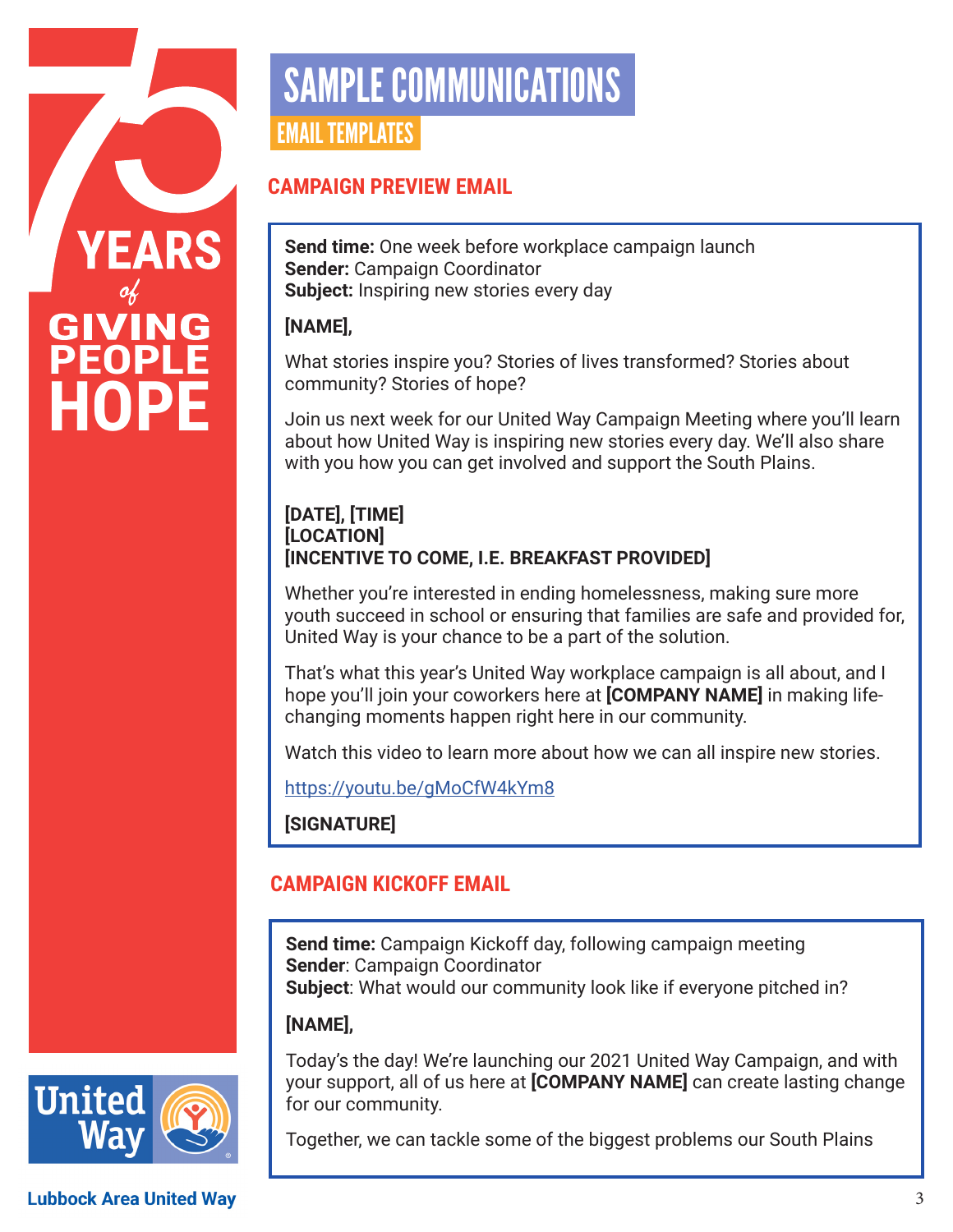

# SAMPLE COMMUNICATIO EMAIL TEMPLATES

communities are facing. Your gift to United Way is not a short-term investment it's about lasting change.

Let's embrace these moments of opportunity and make our community as strong as it can be.

#### **[ADD COMPANY GOAL + COMPANY INCENTIVES TO GIVE]**

Join your coworkers in participating in this year's campaign to help us hit our goal and show the South Plains what we're all about here at **[COMPANY NAME]**.

Thanks for your commitment to making this community a better place to live for everyone!

**[SIGNATURE]**

## **CEO KICKOFF EMAIL**

**Send time:** Day after campaign kickoff **Sender**: CEO **Subject**: FWD: What would our community look like if everyone pitched in?

I wanted to make sure you saw this note from **[CAMPAIGN COORDINATOR NAME]** announcing the launch of our 2021 United Way campaign.

The critical work of United Way is near and dear to my heart, and I believe it closely aligns with the values of all of us here at **[COMPANY NAME]**.

I'm immensely proud of our team for supporting such a great cause, and I'm excited to see what we accomplish together.

### **[ADD COMPANY GOAL + INCENTIVES TO GIVE]**

Thanks so much for being part of this -- read below for more details.

**[SIGNATURE]**

# **SAMPLE IMPACT EMAIL**

**Send time:** Midway through the campaign **Sender:** Campaign Coordinator **Subject**: Here's how you're inspiring stories of hope

### **[NAME],**

We're halfway through our United Way Workplace Campaign, and **[IF CLOSE TO GOAL>>great news,]** we're **[\$X,XXX]** away from our goal! It's going to take all of us to step up to get there. And we can't afford not to. Our South

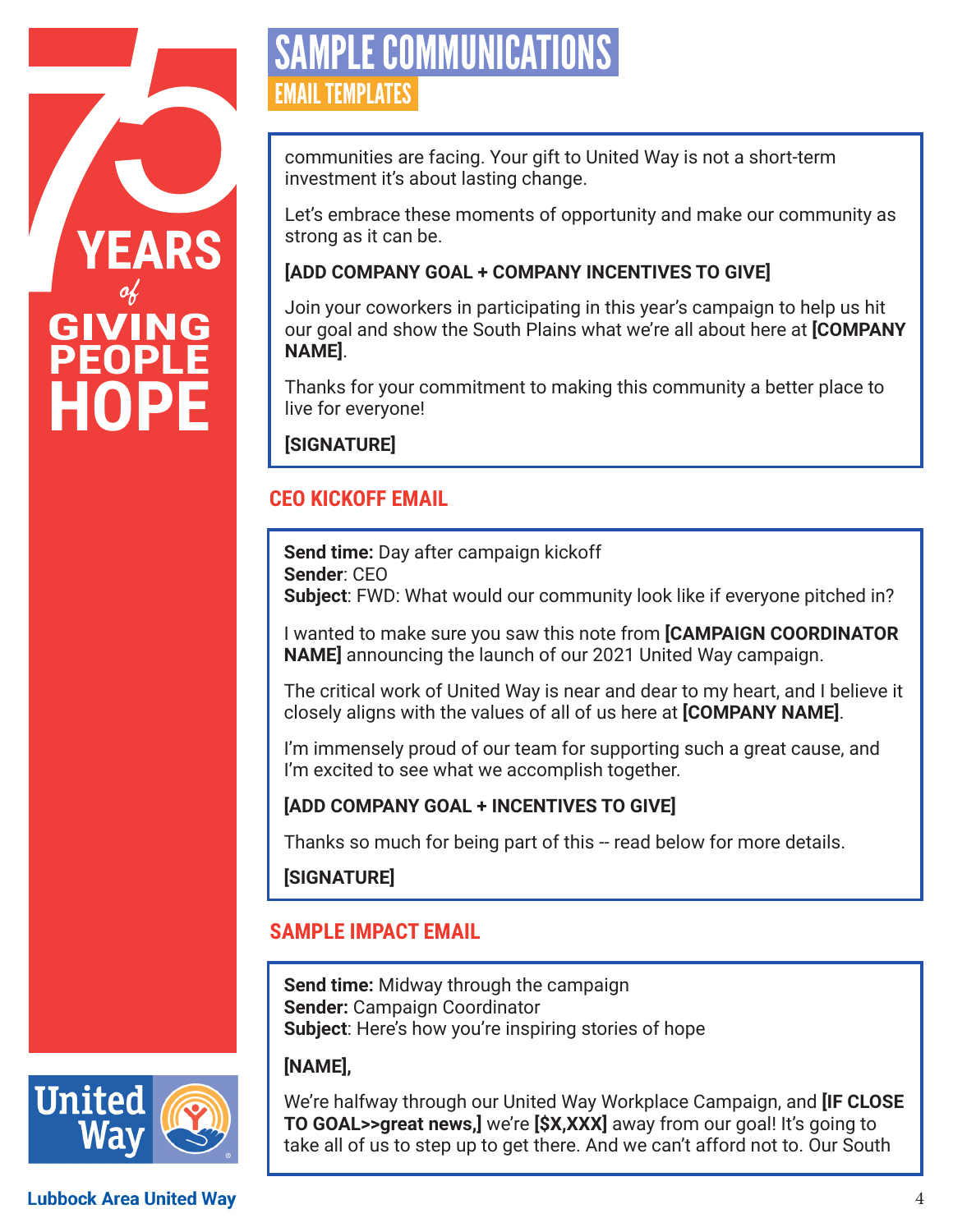

# SAMPLE COMMUNICATIO EMAIL TEMPLATES

Plains neighbors are counting on us.

2021 is Lubbock Area United Way's 75th Anniversary. Over the decades, the organization and its Community Partners have helped hundreds of thousands of people on the South Plains—115,000 just last year.

During that time, United Way has remained relevant to our community, addressing the significant issues that matter to our quality of life as a community. Check out the short film they produced to recognize all the people like you who have helped United Way make an impact over the years: https://youtu.be/ZsDEFUKHBfI

#### **[ADD COMPANY GOAL + COMPANY INCENTIVES TO GIVE]**

Thanks for being part of this!

#### **[SIGNATURE]**

P.S. If you want to see more videos like this one, sign up to get United Way updates on how your support is making a difference right here on the South Plains.

### **LAST CALL EMAIL**

**Send time:** Last day of the campaign **Sender**: Campaign Coordinator **Subject**: Last chance to make your gift **[NAME],**

If you've been waiting for the right time to join our United Way Campaign, this is it! Today is the last day to give, and join **[PARTICIPATION RATE]**% of your co-workers who have already committed to supporting the lifechanging, community-building work of Lubbock Area United Way.

Join them, and be a part of our United Way campaign:

#### **[INSERT ASK HERE]**

Your gift will send a message, loud and clear -- that **[COMPANY NAME]** is investing in the future of the South Plains. It only takes one moment, and every commitment brings us that much closer to a stronger, safer, and healthier community.

Thank you for everything you do to ignite hope in our community.

### **[SIGNATURE]**



**Lubbock Area United Way**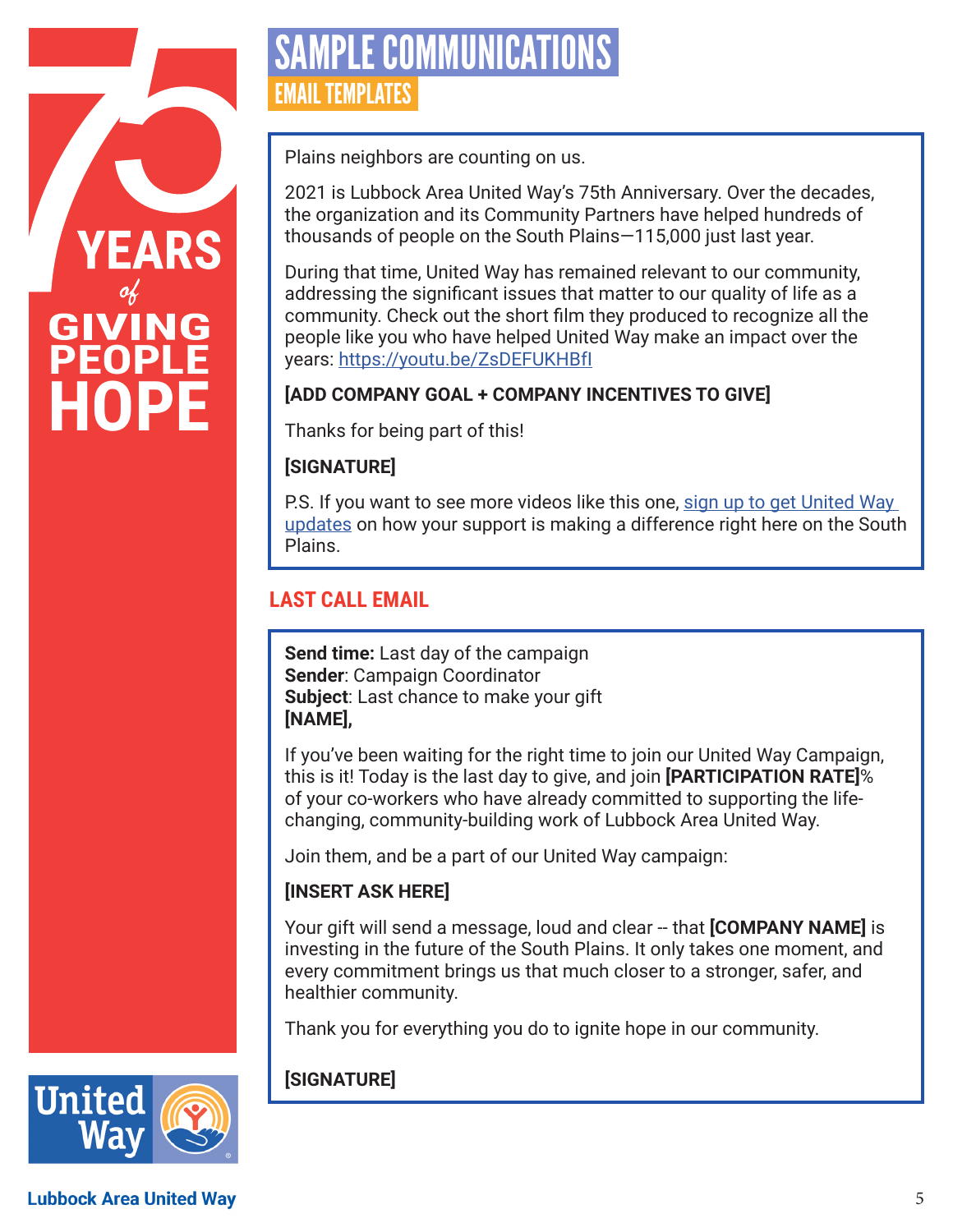

# SAMPLE COMMUNICATION EMAIL TEMPLATES

#### **END OF CAMPAIGN THANK YOU EMAIL**

**Send time:** As soon as campaign data is available **Sender**: Campaign Coordinator **Subject**: Thank you! You've inspired new stories in our community!

#### **[NAME],**

Wow, what an amazing [**WEEK/COUPLE OF WEEKS>>PERSONALIZE FOR CAMPAIGN LENGTH]**!

I'm so proud to say that our **[COMPANY NAME]** team **[IF HIT GOAL>>hit our goal of raising \$GOAL! //IF NOT>>really stepped up]** for United Way's Campaign. In fact, here's what we accomplished together:

#### **[PICK ONE OR MORE OF THE BELOW TO SHARE]**

Our employees gave \$**[DOLLARS PLEDGED]** to United Way.

**[PARTICIPATION RATE]**% of employees gave to United Way.

**[NUMBER OF DONORS]** employees gave to United Way.

That's truly amazing stuff, and I'm so thankful to each and every one of you who were a part of it. Together, we're creating new stories of hope on the South Plains. To learn how your support is empowering United Way to keep doing critical work for our community all year long, make sure to sign up to receive updates here.

Thanks again!

**[SIGNATURE]**

#### **CEO THANK YOU EMAIL**

**Send time:** Day after coordinator thank you email **Sender**: CEO

**Subject**: FWD: Thank you! You've inspired new stories in our community!

I just wanted to drop a line to say -- THANK YOU!!

The numbers for this year's United Way Campaign are absolutely incredible. I'm so proud of all of you here at **[COMPANY NAME]** who stepped up to help make our community a better place.

You all inspire me so much every day. Thank you again for being such compassionate, caring people -- and for all your hard work.

In case you missed the full breakdown of results, check out **[CAMPAIGN COORDINATOR NAME]**'s email below for an extra dose of inspiration.

Thanks again, [SIGNATURE]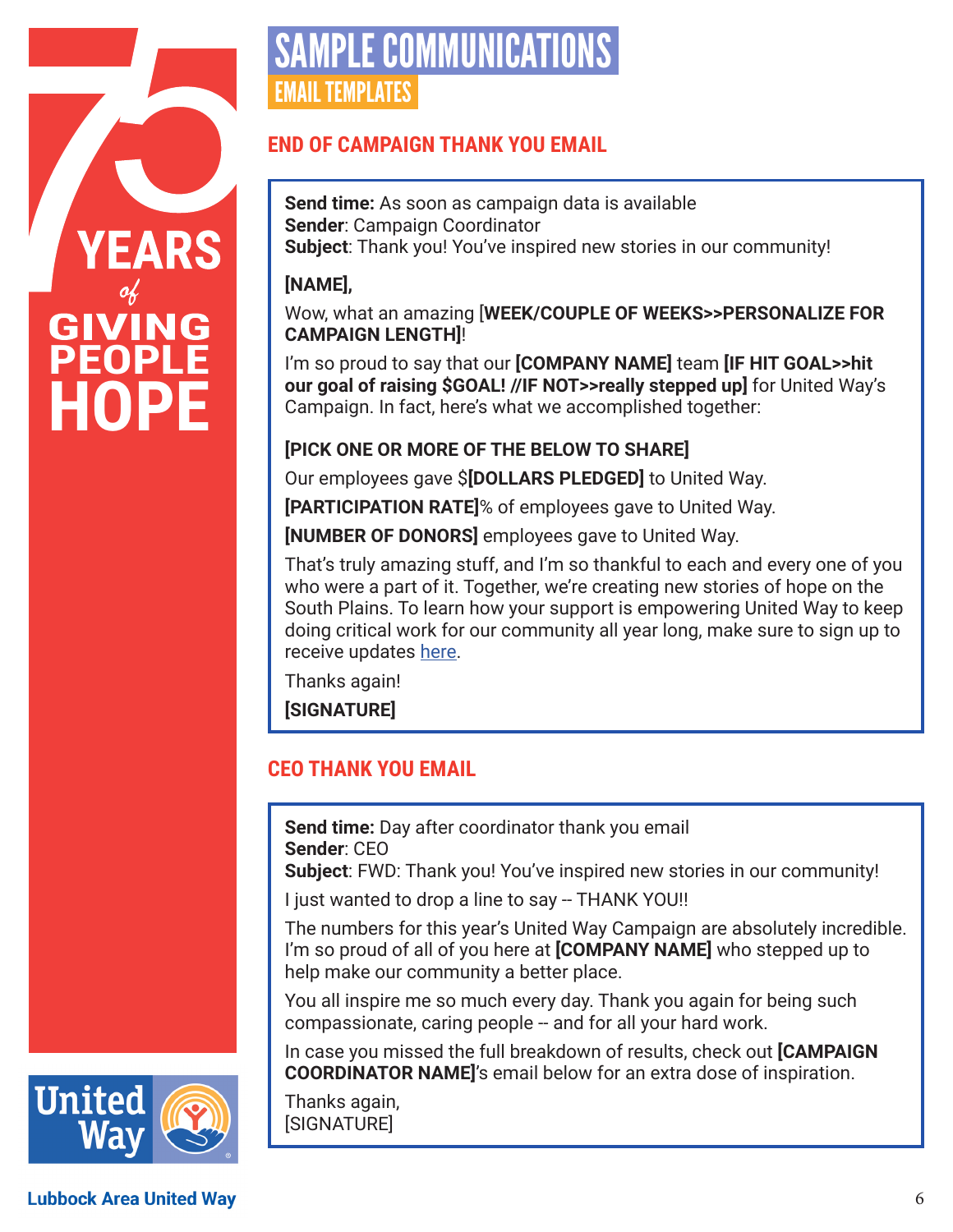

# SAMPLE COMMUNICATIO SOCIAL MEDIA POSTS

#### **FACEBOOK**

#### **Share the 2021 Campaign Video:** Visit www.facebook.com/

liveunitedlubbock and click "Videos" to access and share campaign videos.

- We are what it means to LIVE UNITED. **[COMPANY NAME]** proudly supports Lubbock Area United Way.
- Our team proudly supports Lubbock Area United Way. Here's why.
- Proud to stand shoulder-to-should with Lubbock Area United Way to make the South Plains an even better place to live and work!

**Share Your Campaign Events**: Post photos and video from your campaign meeting and other campaign events.

- We're excited to kickoff our United Way Campaign and invest in proven programs that make our community better. Thanks, Lubbock Area United Way!
- A lot of fun, all for a good cause. Today, we kicked off our campaign in support of Lubbock Area United Way.

**Share Our Website**: Link to Lubbock Area United Way's website where people can sign-up for our newsletter and stay up-to-date on how they can get involved.

- Our friends at Lubbock Area United Way are making our community better. Join them in inspiring new stories in our community. http:// liveunitedlubbock.org
- Join us and Lubbock Area United Way in making the South Plains an even better place to live. http://liveunitedlubbock.org
- We support Lubbock Area United Way because it means investing in proven programs and building a brighter future for the South Plains. http://liveunitedlubbock.org

#### **TWITTER**

**Share Campaign Video:** Visit https://www.youtube.com/

LubbockUnitedWay to access and share campaign videos.

- Our work with @LBKunitedway helps make life-changing moments like these possible: #inspiringnewstories **[YOUR COMPANY HASHTAG]**
- Every day, @LBKunitedway makes an impact on the South Plains. That's why we're proud to support them. #inspiringnewstories **[YOUR COMPANY HASHTAG]**
- Our team is glad to support @LBKunitedway take a look and see why! #inspiringnewstories **[YOUR COMPANY HASHTAG]**